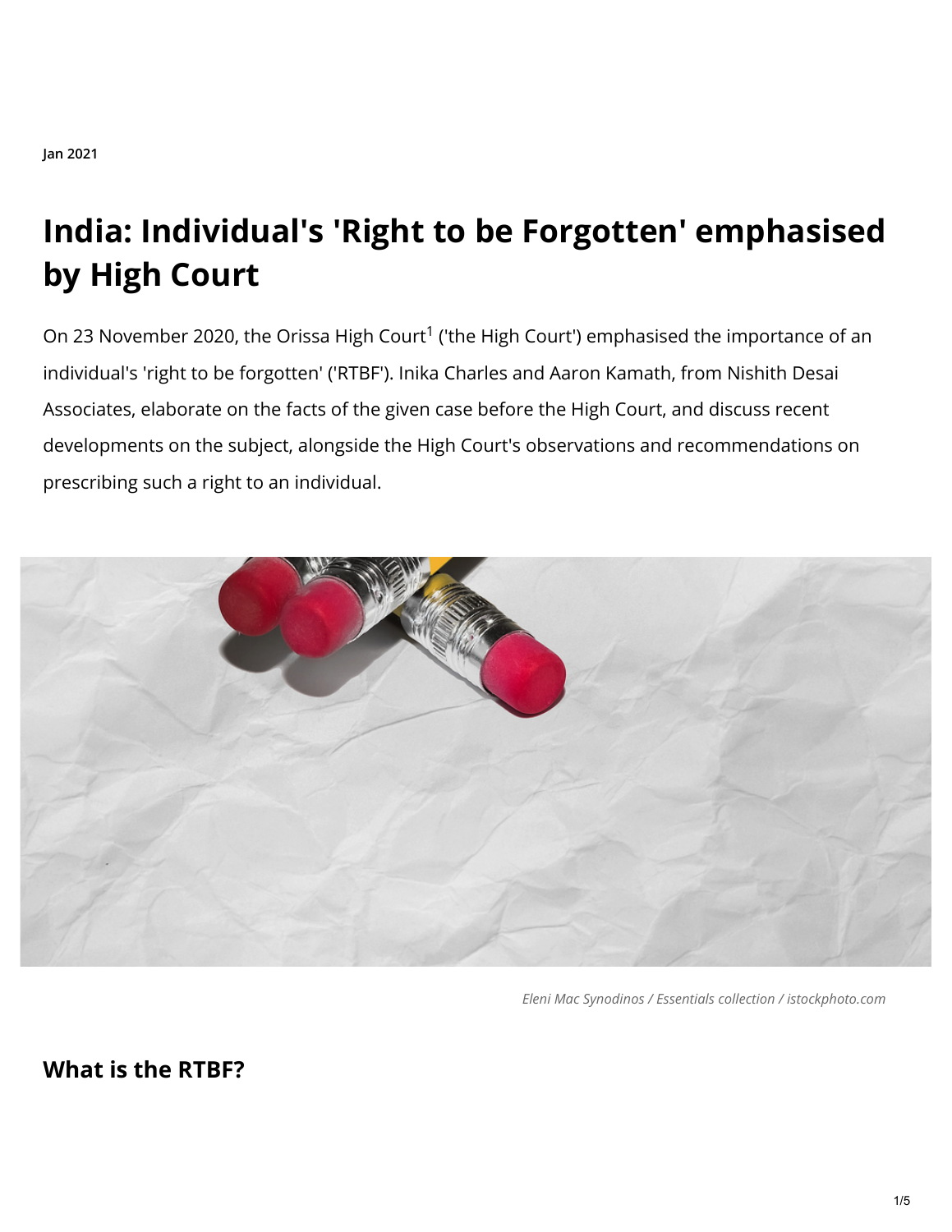The RTBF is a concept that has been envisaged in the General Data Protection Regulation (Regulation (EU) 2016/679) ('GDPR'), upheld by courts in Europe and in the UK, and recently encouraged by courts in India. Generally speaking, the RTBF is an individual's right to have personal information removed from publicly available sources, such as the internet and search engines, databases, and websites, once the personal information in question is no longer necessary, or relevant.

## **Is the RTBF currently recognised under Indian law?**

There is no statutory provision under current Indian data protection law, the Information Technology Act, 2000 or the rules issued thereunder, that provides an individual with the RTBF. However, there is a comprehensive new data protection law proposed to be introduced in India in the form of the Personal Data Protection Bill, 2019 ('the PDP Bill'). The PDP Bill is currently under Government consideration. Interestingly, this judgment appears to be the first time the provisions of the PDP Bill have been discussed by a Court.

As noted by the High Court, the current draft of the PDP Bill recognises the RTBF and gives individuals the right to restrict or prevent the continuing disclosure of their personal data when:

- it has served the purpose for which it was collected, or is no longer necessary for the said purpose;
- it was made with the consent of the individual, whose consent was then withdrawn; or
- it was made contrary to other provisions of the PDP Bill or any law in force.

Importantly, the form of the RTBF as recognised under the PDP Bill is not an unfettered right, and may be granted only once an 'adjudicating officer' passes a favorable order on an application made by the individual. Hence, the RTBF under the PDP Bill is a limited right and is subject to approval by the adjudicatory authority.

## **What led to this case being filed?**

The Petitioner in this matter is alleged to have assaulted a woman and uploaded photos and videos of this on Facebook after blackmailing her. Upon police intervention, the Petitioner deleted this content from Facebook. A bail application (order for release from arrest) was filed by the Petitioner. The High Court dismissed the bail application, and also made certain observations on the requirement for the RTBF to be recognised in India.

## **Why did the Court lay emphasis on the RTBF?**

While hearing the bail application, the High Court noted that while the Indian criminal justice system prescribes strong penal action against such assault, there is currently no mechanism whereby any individual may get the objectional material deleted from internet and social media servers. The High Court also recognised that the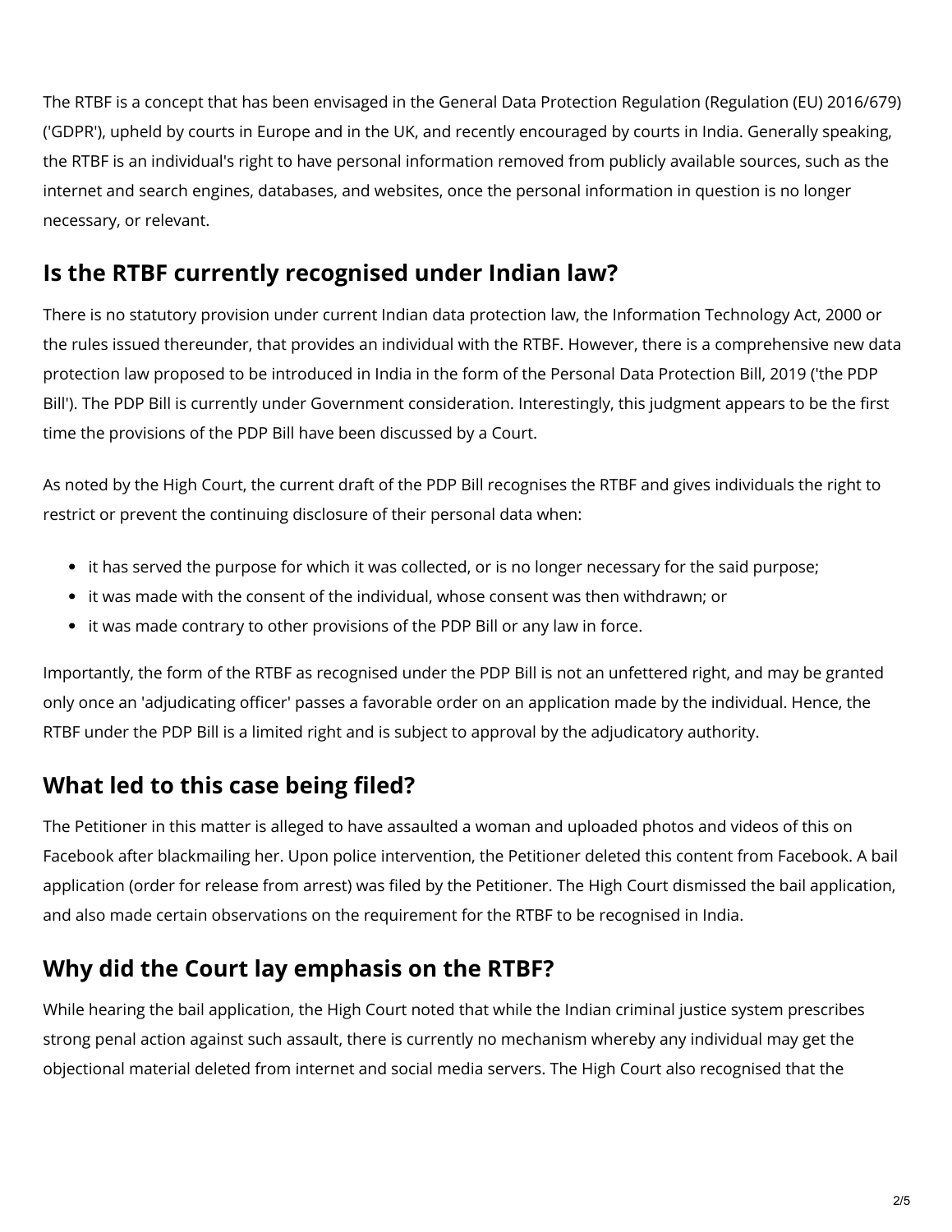harassment, threats, and assault that citizens receive with regard to their online presence pose serious concerns for citizens. The High Court went on to note that instituting the RTBF in India would play a role in protecting women's interests and safety on the internet.

The High Court noted that even though there is now a 'widespread and seemingly consensual convergence towards an adoption and enshrinement of the right to get deleted or forgotten,' hardly any effort has been made in India until recently to recognise the concept of the RTBF. Importantly, the High Court also recognised that while there is a need to implement the RTBF in India, its implementation would be a challenge.

## **Has the RTBF been recognised by Indian courts before?**

Yes, Indian Courts have previously recognised the concept of the RTBF. These are as follows:

- The first case in India to deal with the concept of the RTBF was before the Gujarat High Court<sup>2</sup>. While the Court did not per se recognise the 'right to be forgotten'; the case arose as the Petitioner had filed a case for the removal of a published judgment in which he had been acquitted. The Court did not grant an order for the removal of the judgment, as the petitioner had not been able to point out specific provisions of law that had been violated. The concept of the RTBF has also been discussed in more recent orders passed by various other high courts in India<sup>3</sup>.
- The Supreme Court in a landmark case in 2017 $^4$  held that the right to be let alone is an essential part of the autonomy and the privacy of an individual. The Supreme Court had also highlighted the importance of the RTBF in this case, and stated that if India were to recognise the RTBF as it exists under the GDPR today, 'it would only mean that an individual who is no longer desirous of his personal data to be processed or stored, should be able to remove it from the system where the personal data/information is no longer necessary, relevant, or is incorrect and serves no legitimate interest.'

The Supreme Court had also observed that exercise of an individual's RTBF was subject to certain limitations, it could not be exercised where the information in question was necessary for:

- exercising the right of freedom of expression and information;
- compliance with legal obligations;
- <sup>o</sup> the performance of a task carried out in public interest or public health;
- o archiving purposes in the public interest;
- o scientific or historical research purposes or statistical purposes; or
- the establishment, exercise, or defence of legal claims.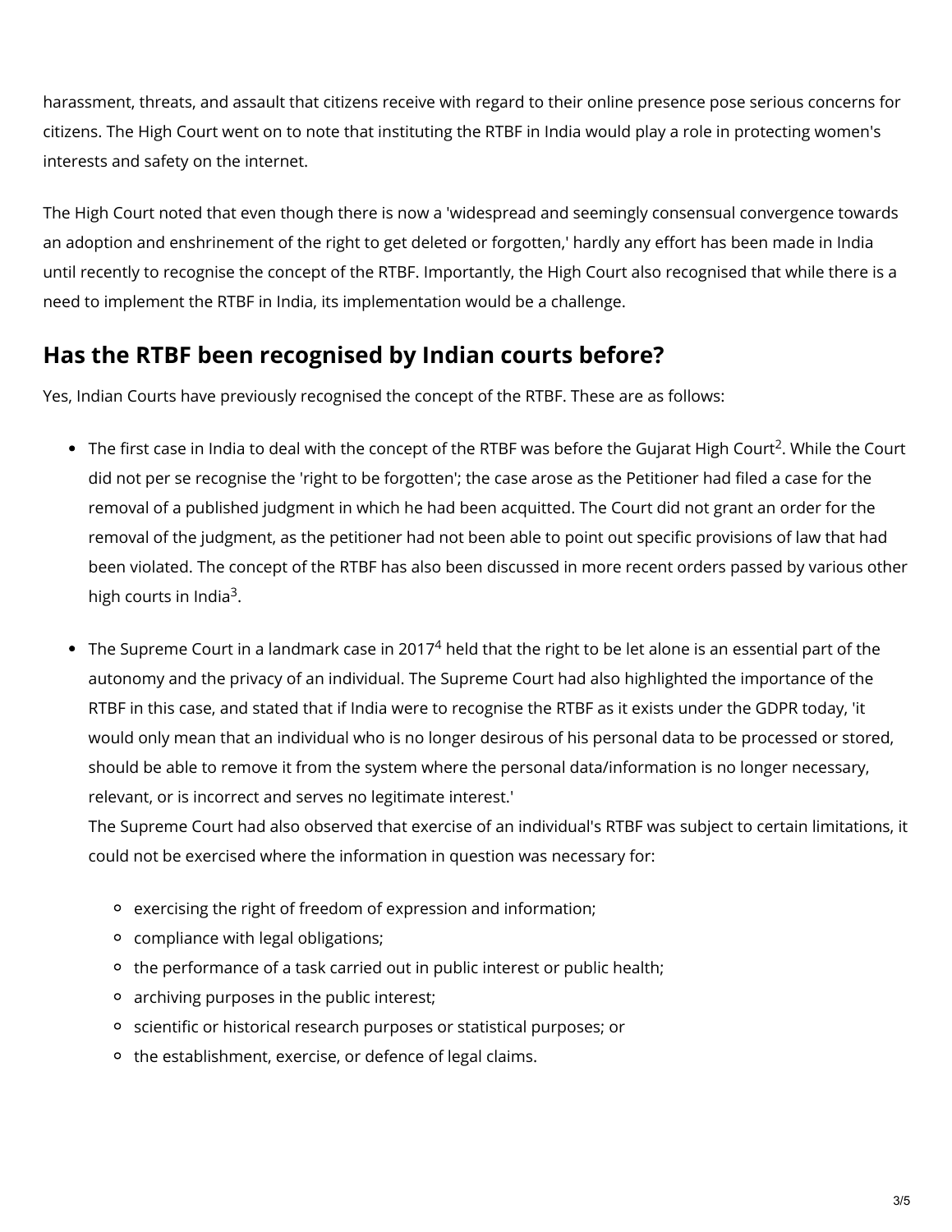A decision<sup>5</sup> by the Karnataka High Court made references to the 'trend in the Western countries' where they follow the 'right to be forgotten' in sensitive cases. This case was filed to remove only the name of the Petitioner's daughter from the cause title as it was easily searchable and would cause harm to her reputation. The Petitioner's daughter sought a declaration that there was no marriage between her and the defendant, and argued that if her name was visible as part of the order in public domain, 'it would have repercussions even affecting the relationship with her husband and her reputation that she has in the society.' The Court held in the Petitioner's favour, and ordered the court registrar to redact the name from the cause title and the body of the order.

#### **Did the High Court allow the aggrieved party to claim the RTBF?**

There were no orders passed on the removal of the photos and videos from the social media servers as the present case was a bail application, and the aggrieved woman had not raised the issue of her right to privacy and for the content to be deleted. The High Court was also quite categorical in stating that due to the lack of appropriate legislation, the rights of the victim to have this content erased from the internet and social media servers remained unaddressed.

#### **Key takeaways**

The High Court, however, held that in cases such as this, either the victim herself or the prosecution may seek appropriate orders to protect the victim's fundamental right to privacy by seeking appropriate orders to have such offensive posts erased from the public platform, irrespective of the ongoing criminal process. For instance, even though individuals do not have an explicit RTBF under current law, they may seek recourse for the removal of their data in the public domain under other legal provisions such as defamation (libel), indecency and obscenity, child pornography, outraging the modesty of women, and intellectual property law violations, among others.

As highlighted above, there has been a recent trend of court decisions highlighting the importance of preventing the disclosure, or continuing disclosure of personal information to prevent harm to the individual, and specifically recognising the existence of the RTBF. The High Court observed that 'information in the public domain is like toothpaste, once it is out of the tube one can't get it back in and once the information is in the public domain it will never go away.'

While the PDP Bill was introduced in the Parliament of India close to a year ago, in December 2019, there have been substantial delays in its movement towards enactment into law. In fact, recent news reports mention that the purpose and scope of the PDP Bill is set to be redefined and broadened, which may further delay its progress towards enactment. It would be interesting to see how the Government of India deliberates such a concept and granting of the RTBF to individuals under the PDP Bill.